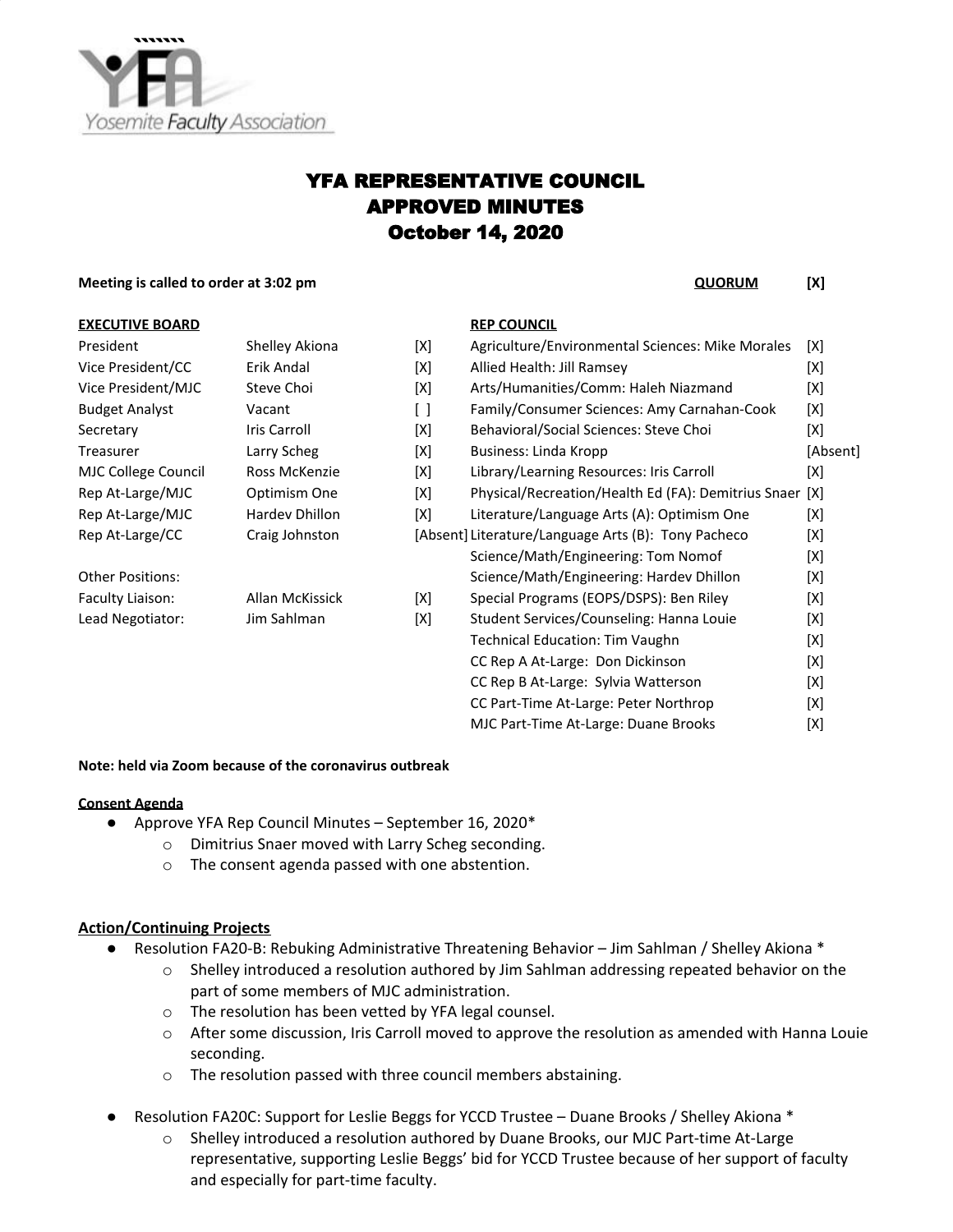- $\circ$  Shelley informed the group that because of membership changes wrought by the Janus decision, our Bylaws language regarding conflict of interest statements is outdated. Specifically, prior to the Janus decision, the Bylaws did not allow us to spend any money or to make endorsements on behalf of people who were paying and not members, which represented all of our part-time faculty, who were required to pay the Fair Share Service Fee.
- o After much discussion on the merits of this resolution the Council decided to vote.
- o Due to time constraints imposed by the impending election, the Council decided it would be best to vote on behalf of the Council only and not as representing our membership.
- $\circ$  To avoid any conflict of interest, it was decided that the Executive Board would abstain from voting.
- o Iris Carroll moved and Haleh Niazmand seconded.
- o The resolution was passed with the Exec Board abstaining and two abstentions.
- YFA Full-Time Dues Increase Shelley Akiona \*
	- o At our September meeting, the Council voted in favor of moving ahead to ratify the incremental dues increase. However, we did not vote on the effective date.
	- $\circ$  Therefore, we needed to vote to approve the incremental effective dates of 1/1/21 and 1/1/22.
	- o We reaffirmed that this increase applies to Full-time dues only.
	- o Optimism One moved and Hannah Louie seconded.
	- o The dates for the incremental increase were passed with two abstentions.
- Summer Stipends: Proposed Revisions to Appendix B Larry Scheg  $*$ 
	- $\circ$  Shelley introduced a proposal that she and Treasurer, Larry Scheg, created to amend Appendix B of our Bylaws to provide for checks and balances for the number of hours worked over the summer on YFA business.
	- $\circ$  Shelley reminded us that last summer several officers worked over their allotted time.
	- o Larry presented procedural changes that require three officers to vote on an officer's need to work over. The interested officer will not be allowed to vote on time overages concerning himself or herself. In addition, the vote would need to be unanimous.
	- $\circ$  Shelley clarified the reassign time for each position breaking it out by semester.
	- $\circ$  She also stressed that summer work should be only for emergencies and grievances.
	- o Iris Carroll moved and Larry Scheg seconded.
	- o The proposed amendment to Appendix B passed with three abstentions.
	- $\circ$  It was decided that the Council would postpone ratification of this amendment in order to forward all Bylaws amendments to the membership together at the end of this academic year.
- Strategic Enrollment Management at MJC Shelley Akiona \*
	- o Shelley introduced a document that emanates from the Vice President of Instruction office at MJC.
	- $\circ$  Shelley stressed that this agenda item is informational and that we need a committee to review the draft document before the College Council votes on it.
	- $\circ$  Shelley clarified that the issue as it pertains to YFA has to do with scheduling and the faculty right to have input on whether or not courses appear on the schedule of classes.
	- o YFA also has an interest in ensuring that the Guidelines for Low-Enrolled Classes is not being bypassed.
	- o Shelley reiterated that cooperation between YFA and the Academic Senate on these types of matters is essential.
	- o Steve Choi, Hardev Dhillon, and Jim Sahlman volunteered to serve on the review committee.